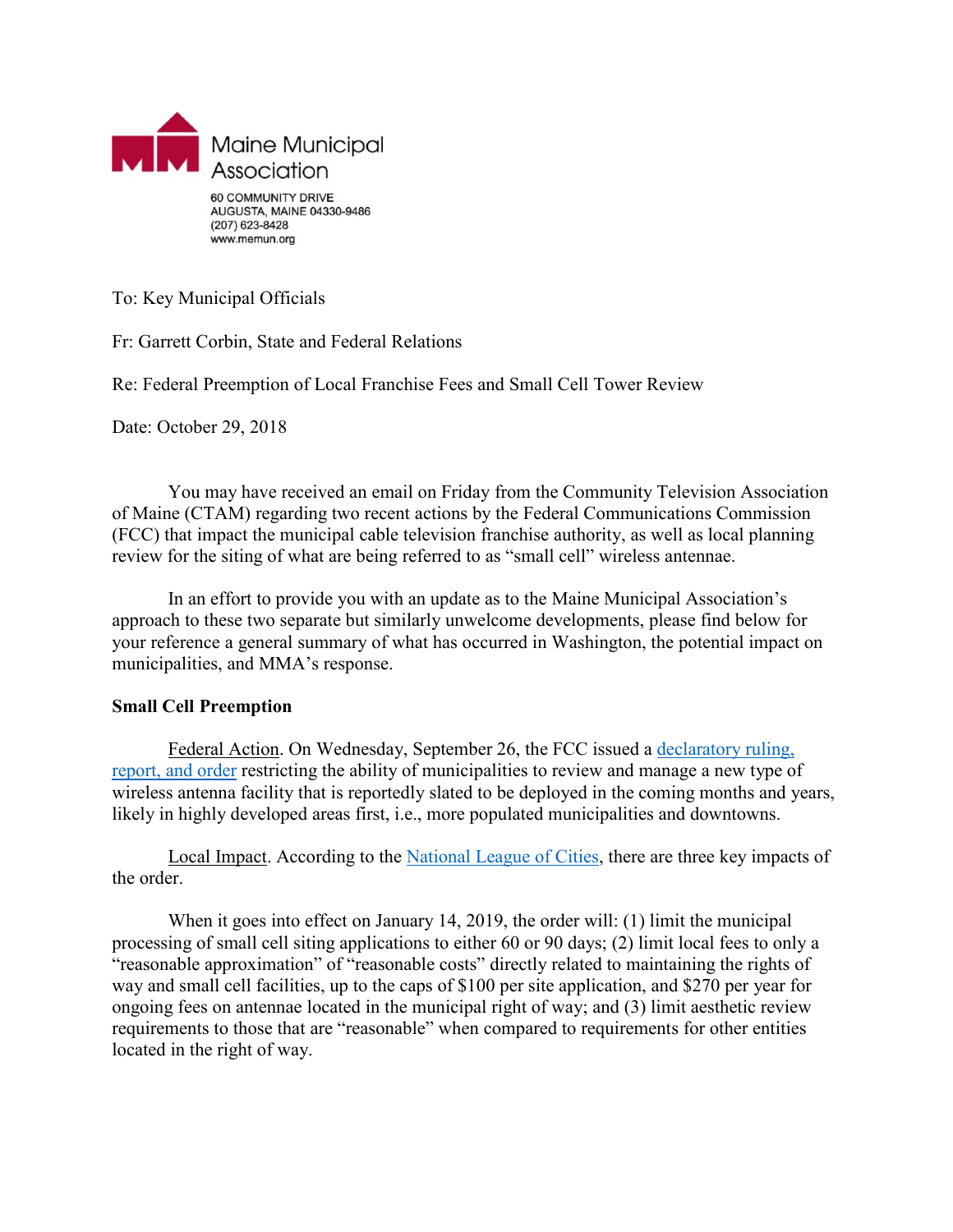In addition to these specific limitations, MMA is concerned by the FCC's broad interpretation that any local requirement which "inhibits the ability of any competitor or potential competitor to compete in a fair and balanced legal and regulatory environment… can constitute an effective prohibition of services even if it is not an insurmountable barrier." Because "effective prohibitions" are disallowed by the [Federal Telecommunications Act of 1996](https://www.fcc.gov/general/telecommunications-act-1996) (sections  $332(c)(7)(B)(i)(II)$  and  $253(a)$ ), the wireless communications industry will have a new basis, pursuant to this order, to take the position that ordinary municipal management of access to the local right of way is illegal.

MMA Response. On July 20, MMA sent a letter to Senators Collins and King expressing the Association's objection to a bill pending in the Senate, S. 3157, the "STREAMLINE Small Cell Deployment Act." The bill would codify in federal statute similar restrictions on local governments' ability to thoughtfully manage the expected wave of deployments of these antennae in the coming months and years. In the 2019 edition of the annual Federal Issues Paper and related lobbying in Washington, D.C., the Association will likely highlight as a matter of serious concern industry efforts, now endorsed by the FCC, to encroach on Maine's timehonored home rule authority. MMA is also convening a meeting in November of managers of municipalities most likely to be impacted by small cell deployments in the near term to determine whether a collective response at the state level is warranted. Several cities outside of Maine are also challenging the FCC order in court.

## **Cable Franchise Rollback**

Federal Action. On September 25, 2018, the FCC publicly released a [notice of a](https://www.nlc.org/sites/default/files/users/user53741/FCC-18-131A1%20(2).pdf)  [rulemaking proposal](https://www.nlc.org/sites/default/files/users/user53741/FCC-18-131A1%20(2).pdf) which would allow cable entities' in-kind contributions to count as part of its franchise fee contribution, and would eliminate local authority over non-cable services provided over cable systems. Specifically, the FCC proposes that any in-kind cable obligations other than capital costs for public, educational, and governmental access (PEG) channels and cable build-out requirements included in franchises should be considered a "franchise fee", counting the value of those obligations toward the 5 percent gross revenue cap on franchise fees.

Local Impact. According to the [NLC,](https://www.nlc.org/article/federal-advocacy-update-week-of-october-16-2018#proposesnew) the value of channel capacity for PEG stations, complementary connections to school or government buildings, and electronic program guides could be included. When taken at fair market value, the monetary franchise fees could be entirely eliminated. Municipal involvement in broadband provision in conjunction with cable companies would be precluded as well, including local review of wireless equipment attached to cable infrastructure. The result could also lead to different federal regulatory schemes regarding local regulation of equipment in the right of way, depending on whether the infrastructure is owned and operated by a wireless company or a cable company.

MMA Response. The Association is working with the NLC to determine the most effective next steps given the perceived likelihood that the FCC will adopt its proposed rule without amendments that reverse or significantly ameliorate the negative consequences for the municipal oversight of cable franchises. Should the rule be enacted as proposed, MMA's 2019 Federal Issues Paper and related lobbying will likely explore the option of a response by the legislative branch to this action by the executive branch.